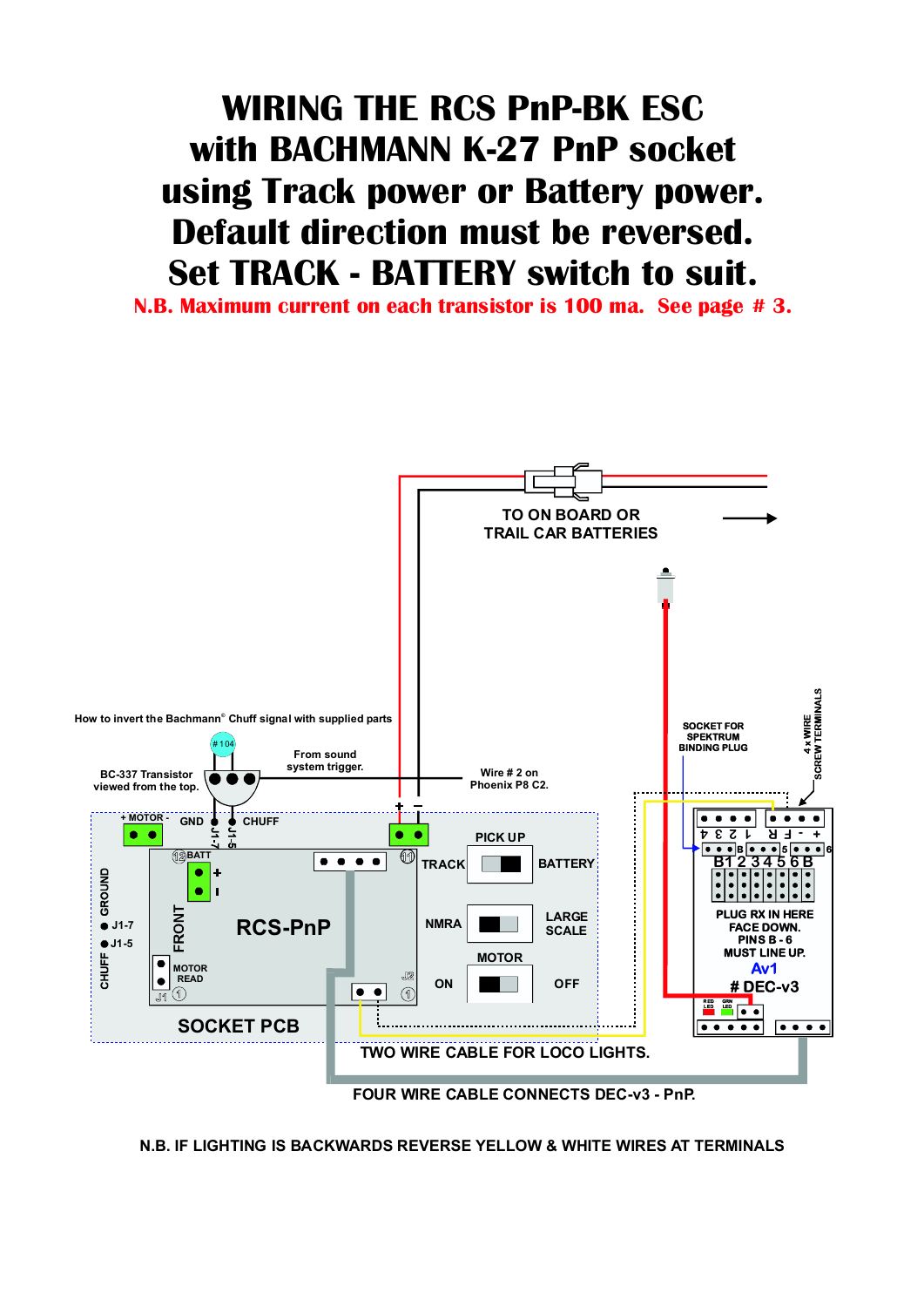## **WIRING THE RCS PnP-BK ESC with BACHMANN K-27 PnP socket using Track Power & Battery back up with a # BIK-K27 installation kit. Set TRACK - BATTERY switch to TRACK only.**

**N.B. Maximum current on each transistor is 100 ma. See page # 3.**

**VIEW FROM CAB BACKWARDS** SUPPLIED STYRENE MOUNTING SHEET.



**N.B. IF LIGHTING IS BACKWARDS REVERSE YELLOW & WHITE WIRES AT TERMINALS**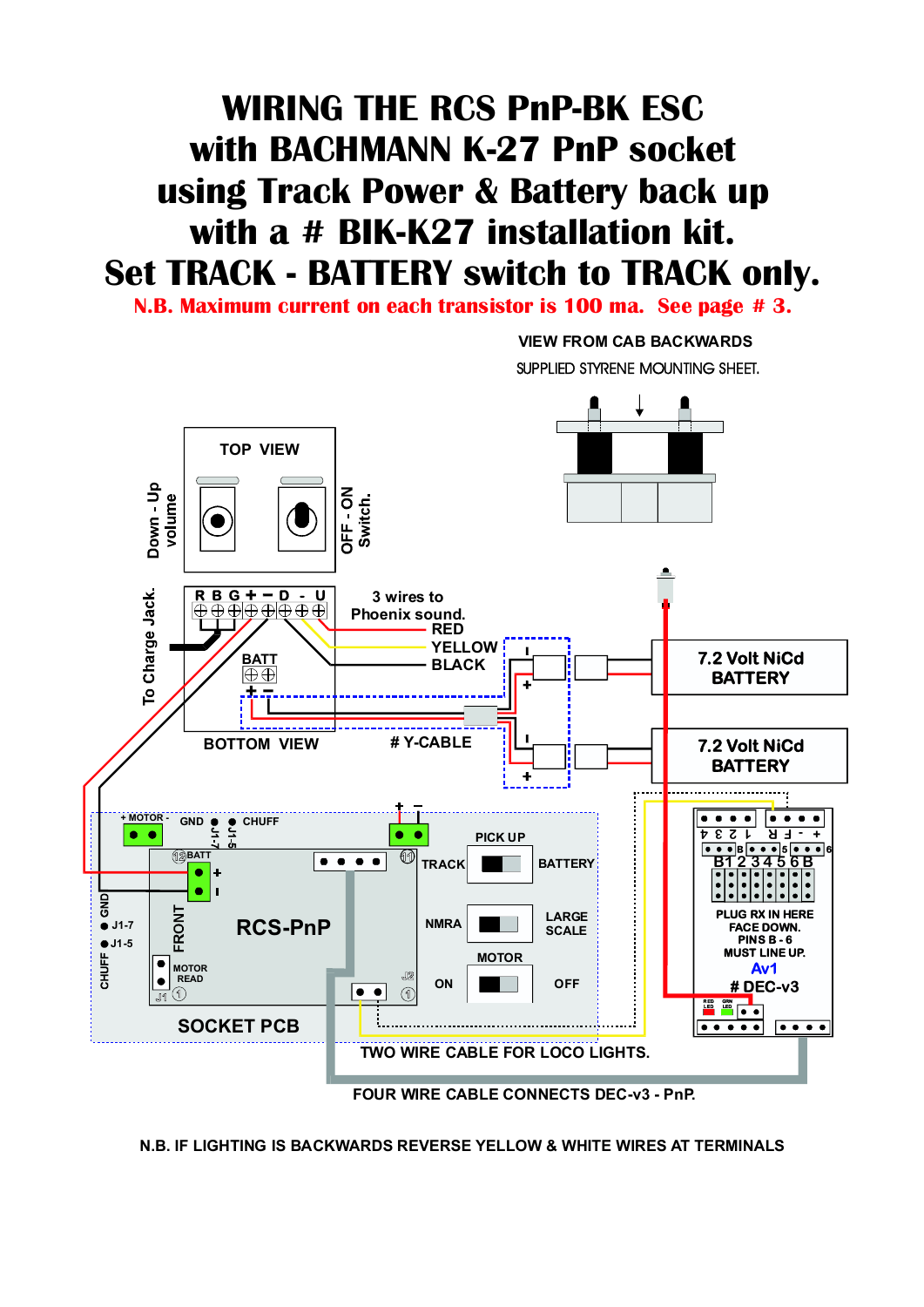## **WIRING THE RCS PnP-BK ESC with BACHMANN K-27 PnP socket using Track Power & Battery back up # BK-U3 installation kit. Set TRACK - BATTERY switch to TRACK only.**





**N.B. IF LIGHTING IS BACKWARDS REVERSE YELLOW & WHITE WIRES AT TERMINALS**